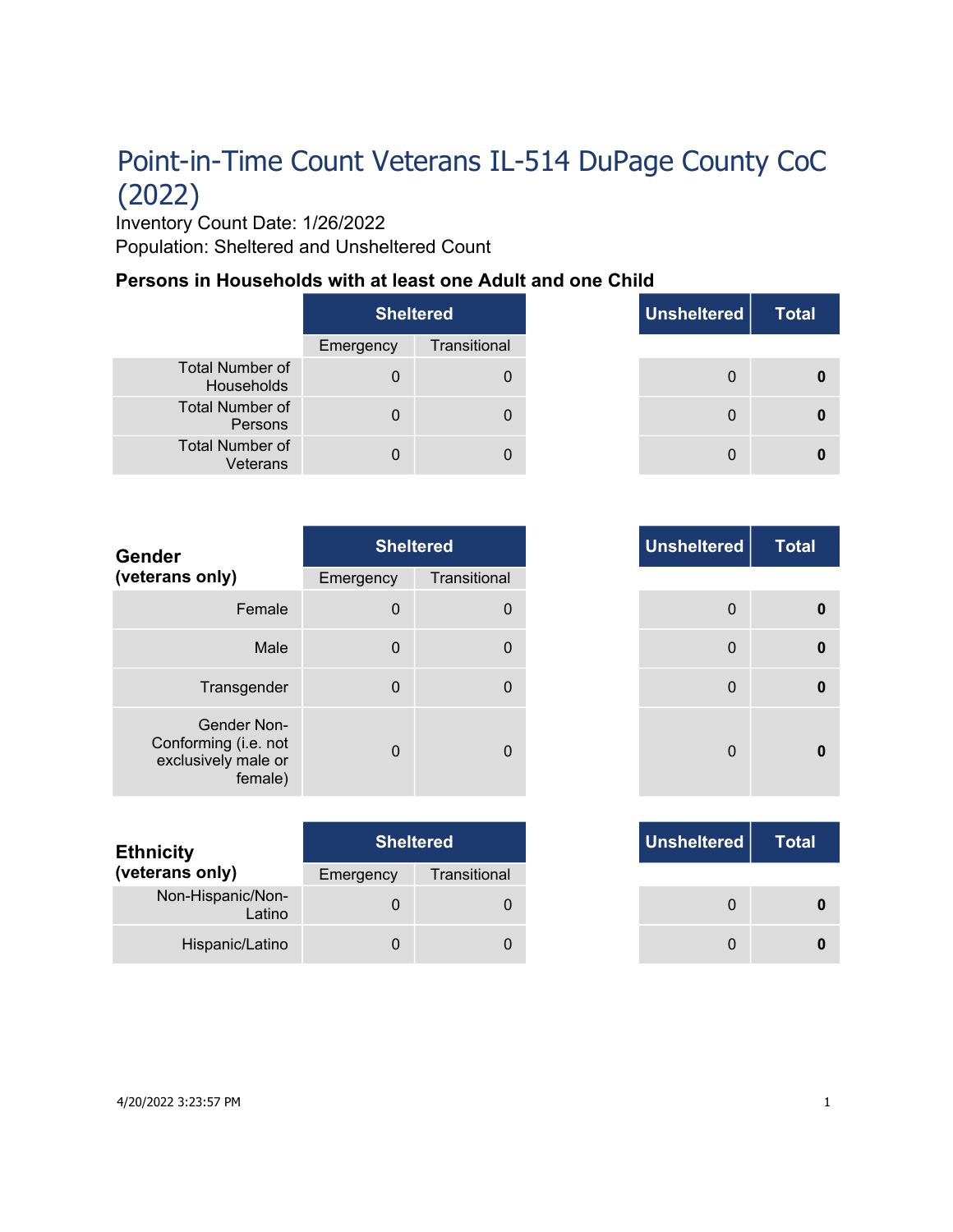Point-in-Time Count Veterans IL-514 DuPage County CoC (2022)

| Race                                                |             | <b>Sheltered</b> | <b>Unsheltered</b> |
|-----------------------------------------------------|-------------|------------------|--------------------|
| (veterans only)                                     | Emergency   | Transitional     |                    |
| White                                               | $\mathbf 0$ | $\Omega$         | $\Omega$           |
| <b>Black or African-</b><br>American                | $\Omega$    | $\Omega$         | $\Omega$           |
| Asian                                               | $\Omega$    | $\Omega$         | $\Omega$           |
| American Indian or<br>Alaska Native                 | $\Omega$    | $\Omega$         | $\Omega$           |
| Native Hawaiian or<br><b>Other Pacific Islander</b> | $\Omega$    | $\Omega$         | $\Omega$           |
| <b>Multiple Races</b>                               | $\Omega$    | 0                | $\Omega$           |

| <b>Chronically</b><br><b>Homeless</b> | <b>Sheltered</b> |              |  |
|---------------------------------------|------------------|--------------|--|
| (veterans only)                       | Emergency        | Transitional |  |
| Total number of<br>households         | $\mathbf{I}$     |              |  |
| Total number of<br>persons            |                  |              |  |

|                | <b>Sheltered</b> |
|----------------|------------------|
| าcy            | Transitional     |
| $\mathbf 0$    | $\Omega$         |
| $\Omega$       | $\Omega$         |
| $\overline{0}$ | $\mathbf{0}$     |
| $\Omega$       | $\Omega$         |
| $\Omega$       | 0                |
| U              | $\Omega$         |

| <b>Sheltered</b> |              |
|------------------|--------------|
| ٦cγ              | Transitional |
| 0                |              |
| 0                |              |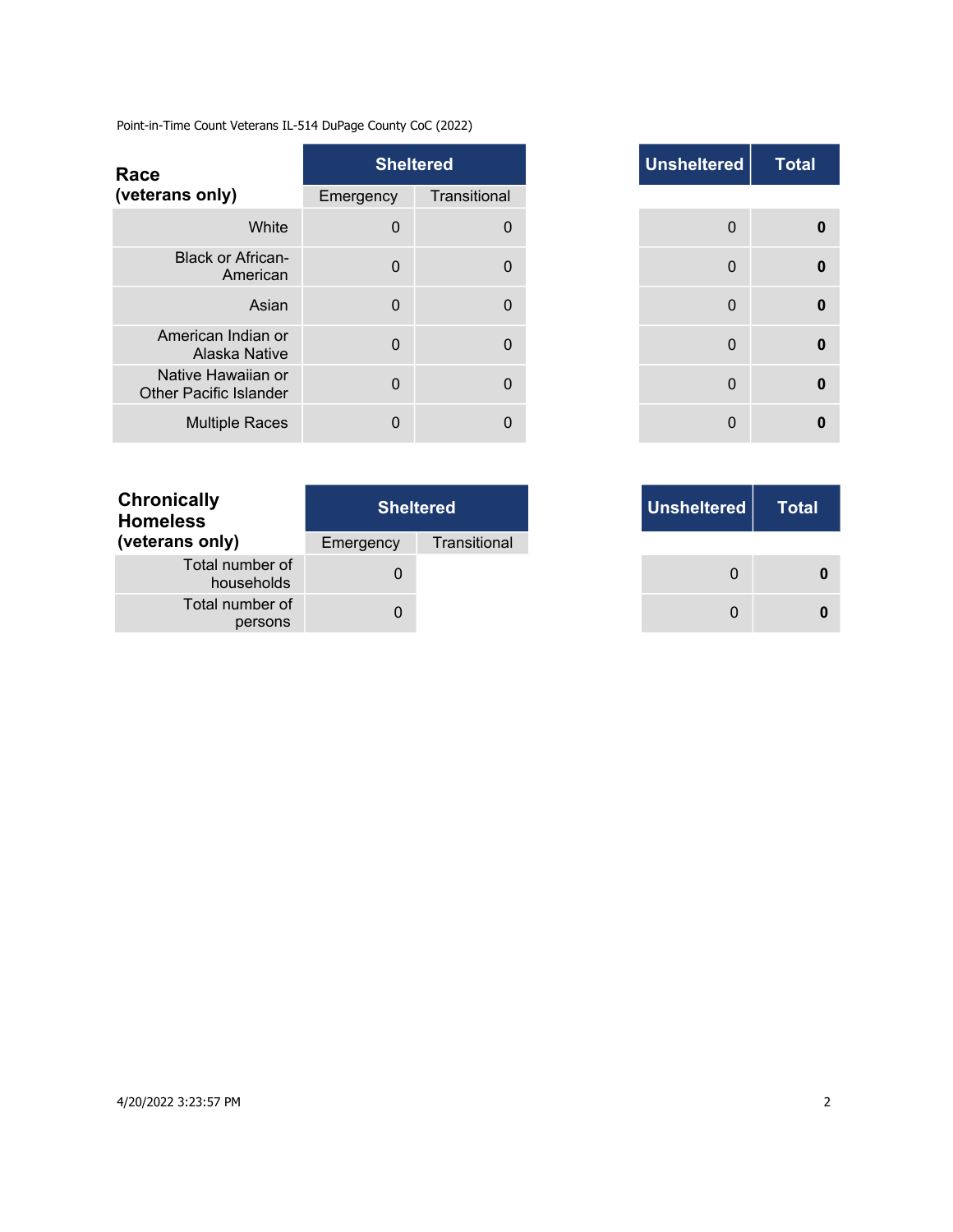## Inventory Count Date: 1/26/2022 Population: Sheltered and Unsheltered Count

### **Persons in Households without Children**

|                                      | <b>Sheltered</b> |              |            | Unsheltered | <b>Total</b> |
|--------------------------------------|------------------|--------------|------------|-------------|--------------|
|                                      | Emergency        | Transitional | Safe Haven |             |              |
| <b>Total Number of</b><br>Households | 3                | 0            | 5          |             | 9            |
| <b>Total Number of</b><br>Persons    |                  | 0            | 5          |             | 13           |
| <b>Total Number of</b><br>Veterans   | 3                | 0            | 5          |             |              |

| <b>Gender</b>                                                         |              | <b>Sheltered</b> |             | <b>Unsheltered</b> | <b>Total</b> |
|-----------------------------------------------------------------------|--------------|------------------|-------------|--------------------|--------------|
| (veterans only)                                                       | Emergency    | Transitional     | Safe Haven  |                    |              |
| Female                                                                | $\mathbf 0$  | $\boldsymbol{0}$ | $\mathbf 0$ | $\mathbf 0$        | $\bf{0}$     |
| Male                                                                  | 3            | $\mathbf 0$      | 5           | 1                  | 9            |
| Transgender                                                           | $\mathbf 0$  | $\mathbf 0$      | $\mathbf 0$ | $\mathbf{0}$       | $\bf{0}$     |
| Gender Non-<br>Conforming (i.e. not<br>exclusively male or<br>female) | $\mathbf{0}$ | $\mathbf 0$      | 0           | $\mathbf{0}$       |              |

| <b>Ethnicity</b>            |           | <b>Sheltered</b> |            | Unsheltered | Total |
|-----------------------------|-----------|------------------|------------|-------------|-------|
| (veterans only)             | Emergency | Transitional     | Safe Haven |             |       |
| Non-Hispanic/Non-<br>Latino |           |                  | 4          |             |       |
| Hispanic/Latino             |           |                  |            |             |       |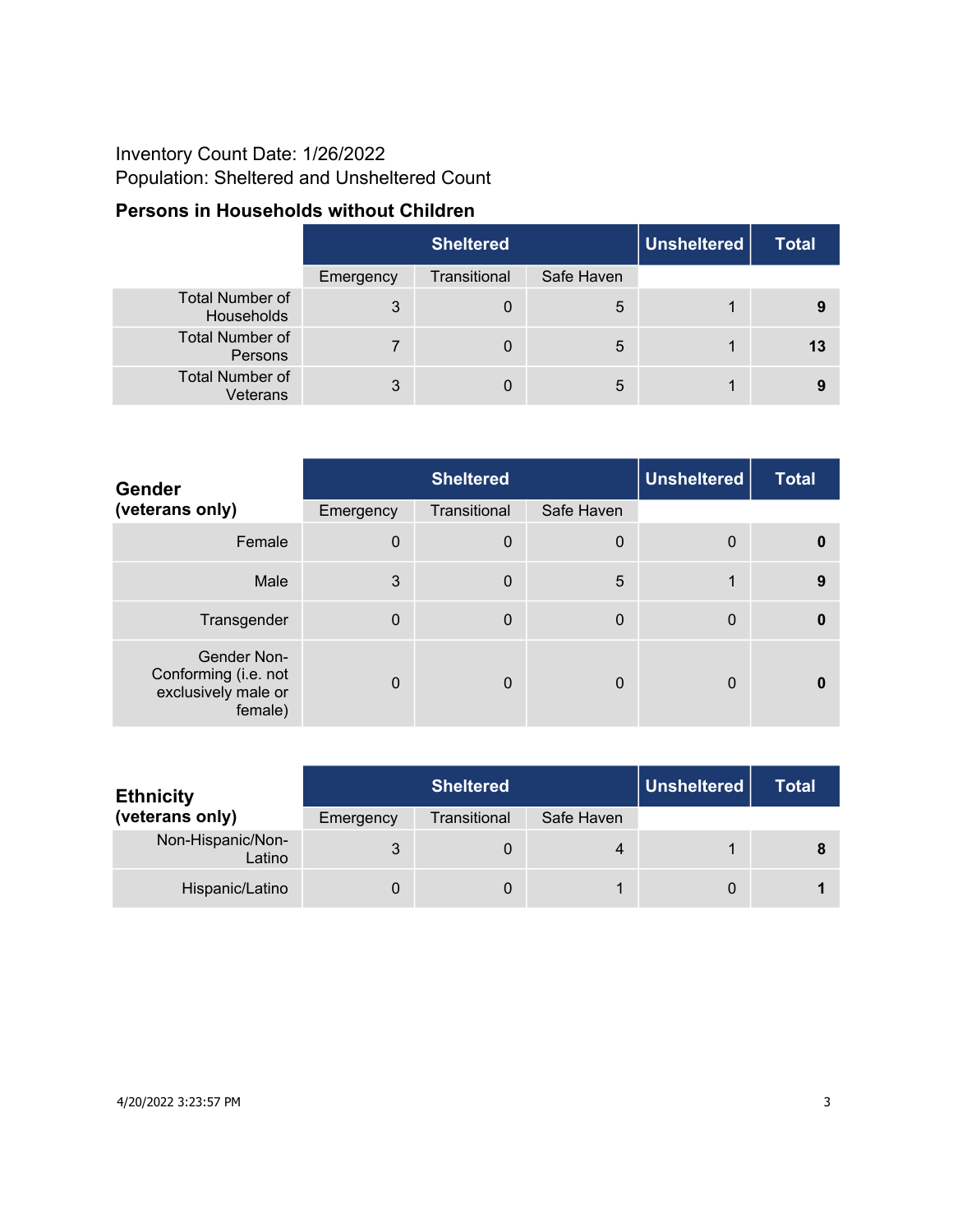Point-in-Time Count IL-514 DuPage County CoC (2022)

| Race                                                |                | <b>Sheltered</b> |            | <b>Unsheltered</b> | <b>Total</b> |
|-----------------------------------------------------|----------------|------------------|------------|--------------------|--------------|
| (veterans only)                                     | Emergency      | Transitional     | Safe Haven |                    |              |
| White                                               |                | $\mathbf 0$      | 4          | $\Omega$           | 5            |
| <b>Black or African-</b><br>American                | $\overline{2}$ | $\Omega$         |            | 1                  |              |
| Asian                                               | $\Omega$       | $\Omega$         | 0          | $\Omega$           |              |
| American Indian or<br>Alaska Native                 | $\overline{0}$ | $\mathbf 0$      | 0          | $\Omega$           |              |
| Native Hawaiian or<br><b>Other Pacific Islander</b> | $\Omega$       | $\Omega$         | 0          | $\Omega$           |              |
| <b>Multiple Races</b>                               | 0              | $\Omega$         | 0          | $\Omega$           |              |

| <b>Chronically</b><br><b>Homeless</b> |           | <b>Sheltered</b> |            | Unsheltered | Total |
|---------------------------------------|-----------|------------------|------------|-------------|-------|
| (veterans only)                       | Emergency | Transitional     | Safe Haven |             |       |
| Total number of<br>persons            |           |                  |            |             |       |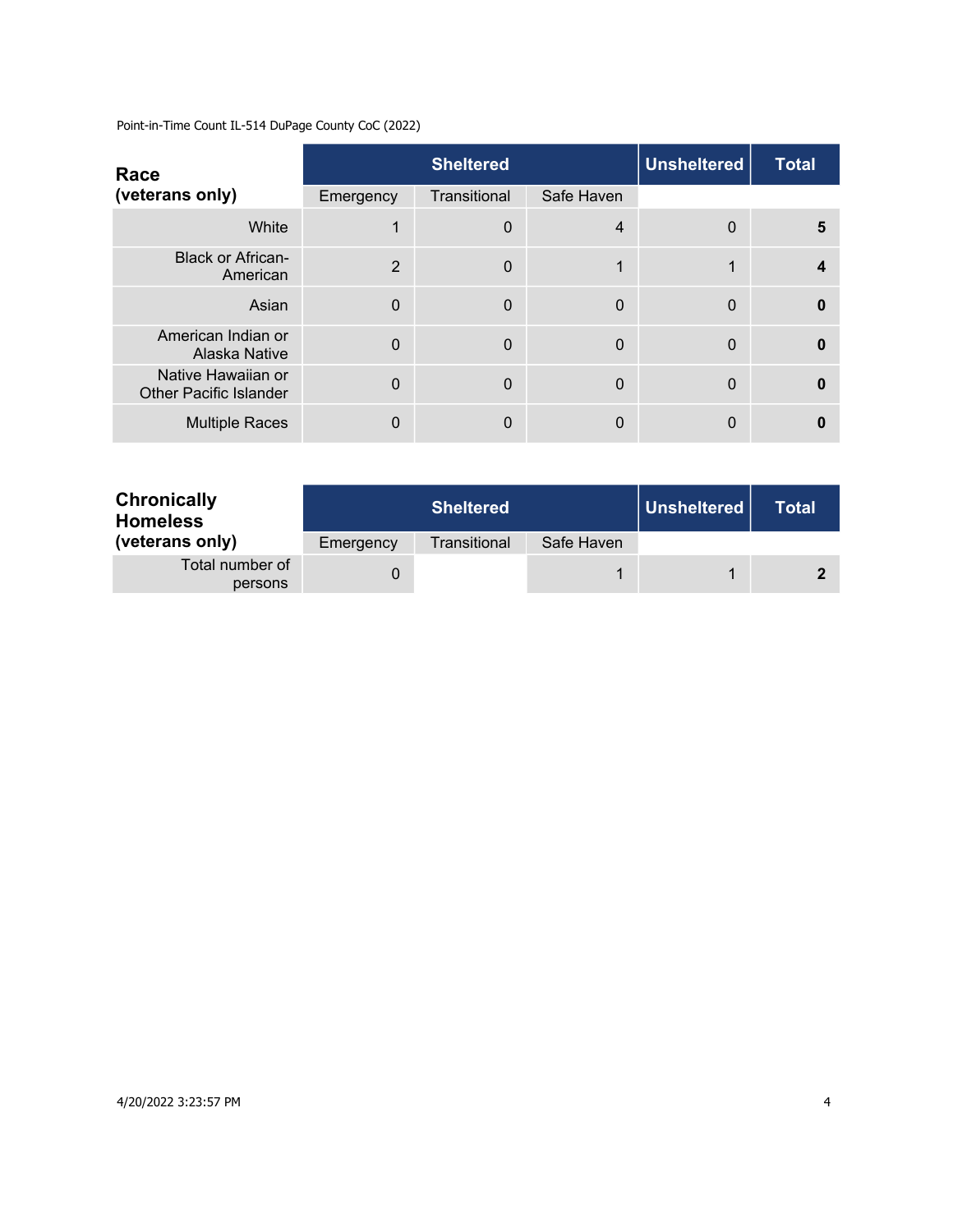# Point-in-Time Summary Veterans for IL-514 - DuPage County CoC

### Date of PIT Count: 1/26/2022

Population: Sheltered and Unsheltered Count

#### **Total Households and Persons**

|                                      |           | <b>Sheltered</b> |            | Unsheltered | <b>Total</b> |
|--------------------------------------|-----------|------------------|------------|-------------|--------------|
|                                      | Emergency | Transitional     | Safe Haven |             |              |
| <b>Total Number of</b><br>Households | 3         | $\overline{0}$   | 5          |             |              |
| <b>Total Number of</b><br>Persons    |           | 0                | 5          | 1           | 13           |
| <b>Total Number of</b><br>Veterans   | 3         |                  | 5          | 1           |              |

#### **Gender**

|                                 | <b>Sheltered</b> |              |            | Unsheltered | <b>Total</b> |
|---------------------------------|------------------|--------------|------------|-------------|--------------|
|                                 | Emergency        | Transitional | Safe Haven |             |              |
| Female                          | 0                | 0            | 0          | 0           |              |
| Male                            | 3                | 0            | 5          |             | 9            |
| Transgender<br>(male to female) | 0                | 0            | 0          | 0           |              |
| Transgender<br>(female to male) |                  | 0            | 0          | 0           |              |

#### **Ethnicity**

|                             | <b>Sheltered</b> |              |            | Unsheltered | <b>Total</b> |
|-----------------------------|------------------|--------------|------------|-------------|--------------|
|                             | Emergency        | Transitional | Safe Haven |             |              |
| Non-Hispanic/Non-<br>Latino | 3                |              | 4          |             |              |
| Hispanic/Latino             |                  |              |            | 0           |              |

#### **Race**

| <b>Sheltered</b> |              | Unsheltered | Total |  |
|------------------|--------------|-------------|-------|--|
| Emergency        | Transitional | Safe Haven  |       |  |